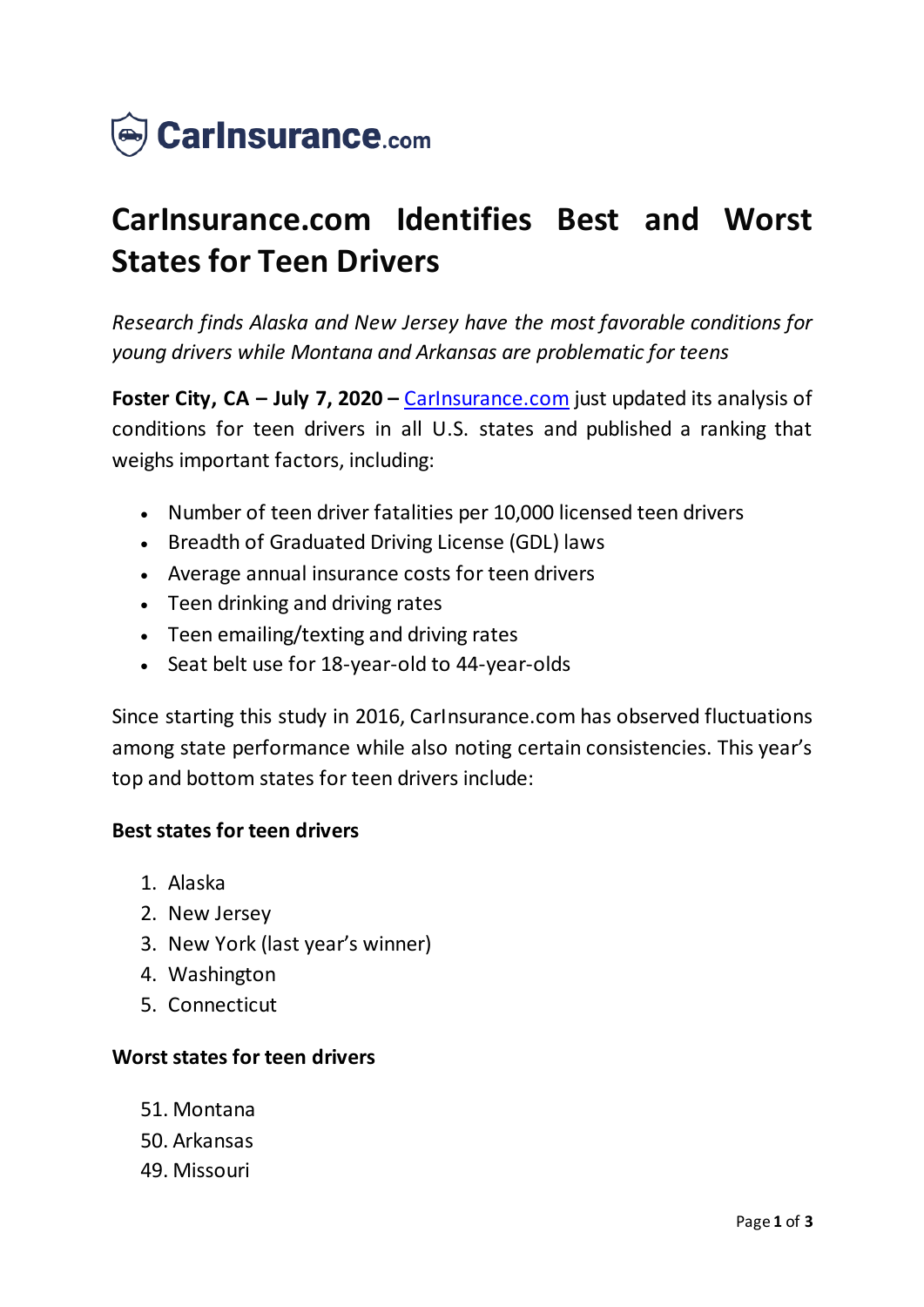- 48. Louisiana
- 47. Mississippi

Alaska was number one thanks in part to low teen driver fatality rates and relatively favorable teen driver insurance costs.

Review the complete report: [Teen driver safety 2020: Best and worst states for](https://www.carinsurance.com/Articles/teen-driving-safety-least-and-most-dangerous-states.aspx)  [teen drivers](https://www.carinsurance.com/Articles/teen-driving-safety-least-and-most-dangerous-states.aspx)

The study provides teen safety and insurance rate data for all U.S. states and the District of Columbia and offers expert advice on how parents can best prepare their teen drivers to practice safe driving, including:

- Serving as a role model
- Discussing safety with teens
- Learning your states GDL laws
- Implementing your own restrictions
- Cautioning teens about distracted driving
- Enforcing consequences

"With many young drivers homebound for the past few months, it can be especially important to be aware of teen safety conditions as they resume gaining experience on the road," notes Les Masterson, CarInsurance.com's managing editor. "We've prepared this study so that families can be wellinformed about the risks, challenges and costs particular to their area."

Les Masterson is available for comment on this research and can provide advice on the [best cars for teen drivers](https://www.carinsurance.com/best-cars-for-teens.aspx) as well as answer questions on [insuring](https://www.carinsurance.com/kb/can-teen-be-listed-as-occasional-driver)  [a teen who lives away from](https://www.carinsurance.com/kb/can-teen-be-listed-as-occasional-driver) parents and more.

## **About CarInsurance.com**

CarInsurance.com is owned and operated by QuinStreet, Inc. (Nasdaq: [QNST\)](https://www.globenewswire.com/Tracker?data=nIE80Pg4a4CF_2hibnrCwRdYrY-HFtd7HRKnYBpfLjdk8-fWdjzFAv5PNFXp51BdodbCvC6QVxm_2Yue2ZEIsw==), a pioneer in delivering online marketplace solutions to match searchers with brands in digital media.

QuinStreet is committed to providing consumers and businesses with the information and tools they need to research, find and select the products and